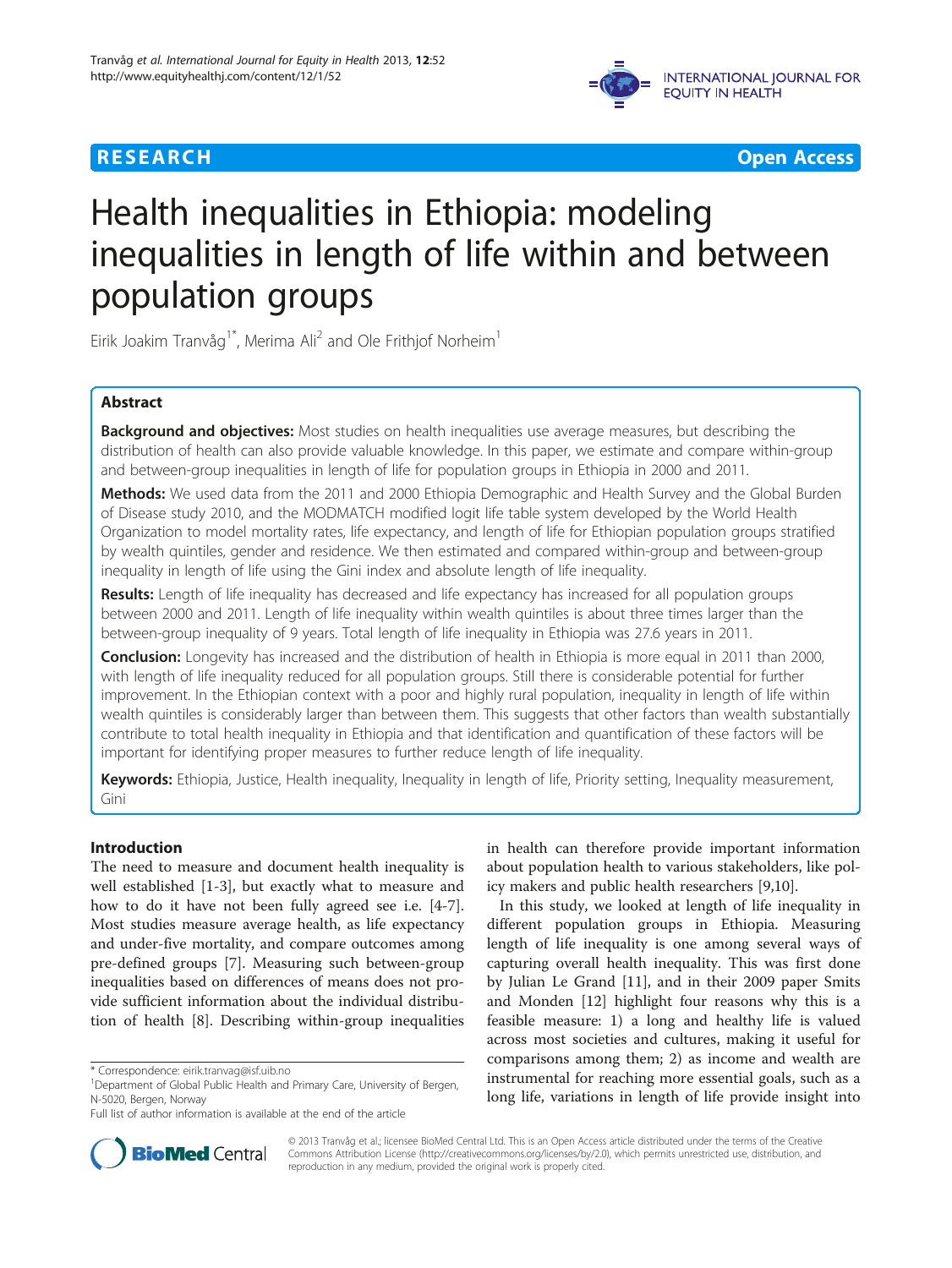these background factors; 3) inequality in length of life is more directly linked to absolute deprivation than, for example, inequality in income; and 4) the information needed to estimate length of life inequality is already easily available. Various assessments of length of life have been done on large datasets consisting of hundreds of life tables from many countries [[13-16](#page-6-0)], but to our knowledge, no studies measure inequality and life expectancy within and between groups in a single country. For a short overview of selected population and health indicators in Ethiopia and Sub-Saharan Africa please see Table 1.

The report from the Commission on Social Determinants of Health in 2008 acknowledges that specific national and local contexts have to be taken into consideration in order to reduce health inequities [\[1](#page-6-0)], meaning that in an Ethiopian context, with high poverty rates and a poorly developed health system, more information about health distribution and its relation to social determinants of health is required. Ethiopia, the second most populated country in Africa, has achieved impressive and important improvements in population health in the last few decades. Average life expectancy at birth has increased from 44 years in 1990 to 54 years in 2009 [[17\]](#page-7-0), and similar achievements have been shown in a variety of indicators related to health and development [[18,19\]](#page-7-0), reflecting the efforts made by the government in addressing these challenges. Still, allocation of health resources will continue to be a difficult task. Knowledge about the distribution of health in Ethiopia can also be of interest to other Sub-Saharan countries as there is a general lack of such data from the region.

We aim to model life expectancy and length of life inequality across gender, urban–rural residence and a

Table 1 Overview (2011 data if not stated otherwise)

|                                                           | <b>Ethiopia</b> | Sub-Saharan<br>Africa |
|-----------------------------------------------------------|-----------------|-----------------------|
| Total population (000)                                    | 84 734          | 853 931               |
| Urban population (% of total)                             | 17.0            | 36.5                  |
| Life Expectancy at birth (years)                          | 59.2            | $54.2*$               |
| GNI per capita (constant 2000 US\$)                       | 229             | 571                   |
| Poverty headcount ratio at 2\$ a day<br>(% of population) | 66.0            | 69.9                  |
| Health expenditure per capita<br>(current USD)            | 16.6            | 95                    |
| Physicians per 1 000 population                           | $0.02*$         | $0.16*$               |
| Total fertility rate (births<br>per woman)                | 4.0             | 4.9                   |
| Maternal mortality rate                                   | $350*$          | $500*$                |
| Under-5 mortality rate                                    | 77              | 108                   |

\*2010 [[35](#page-7-0)].

national total for the years 2000 and 2011, and for wealth quintiles for 2011. Then we compare these within- and between group inequalities. As no good quality vital registration data exists, we believe that modeling health distribution using available summary measures will be of great value. Estimates of life expectancy and length of life inequality between and within population groups will provide a novel understanding of health distribution in Ethiopia, and it could serve as an important baseline for both theoretical work and for concrete policy making and priority setting.

## **Methods**

We modeled life expectancy and length of life inequality for Ethiopian population groups using a model life table system. We used available under-five and adult mortality rates as input to generate population-group specific life tables with estimates of life expectancy and age-specific mortality for different age-groups. This is used to estimate length of life inequality both within and between groups, calculated as Gini health scores ( $Gini<sub>H</sub>$ ), absolute length of life inequality (ALI), concentration indexes (CI) and absolute differences.

### Life table modeling

To produce group-specific abridged life tables we used the MODMATCH modified logit life table system (MODMATCH) [\[20](#page-7-0)]. This method is used by WHO in areas with poor vital registration, including the World mortality in 2000-publication [[21\]](#page-7-0), and a similar method is used in the Global Burden of Disease Study 2010 [\[22](#page-7-0)]. MODMATCH builds on the Brass Logit life table system [[23\]](#page-7-0) which relies on an observed structural relationship between survival curves in life tables. With a linear relationship between the logit of their survivorship probabilities, these curves can be related to each other [\[24](#page-7-0)]. By using mathematical transformation based on two parameters, new unique life tables can be produced from this single standard life table. In MODMATCH, this transformation has been modified to better tackle the systematic errors observed in the original system [\[24](#page-7-0)].

To model life expectancy for groups, the modified logit life table system requires both under-five and adult mortality input. While under-five mortality data by gender, urban–rural residence and wealth quintiles are available from the 2011 EDHS [\[25](#page-7-0)], adult mortality stratified by the same groups are not [\[26](#page-7-0)]. This lack of basic knowledge concerning adult mortality is well-known [[27\]](#page-7-0). We estimated adult mortality rates for urban and rural population and for the five wealth quintiles using weighted ratios of their respective under-five mortality rates, adjusted with a factor  $x$  (see [appendix](#page-6-0) for further explanation).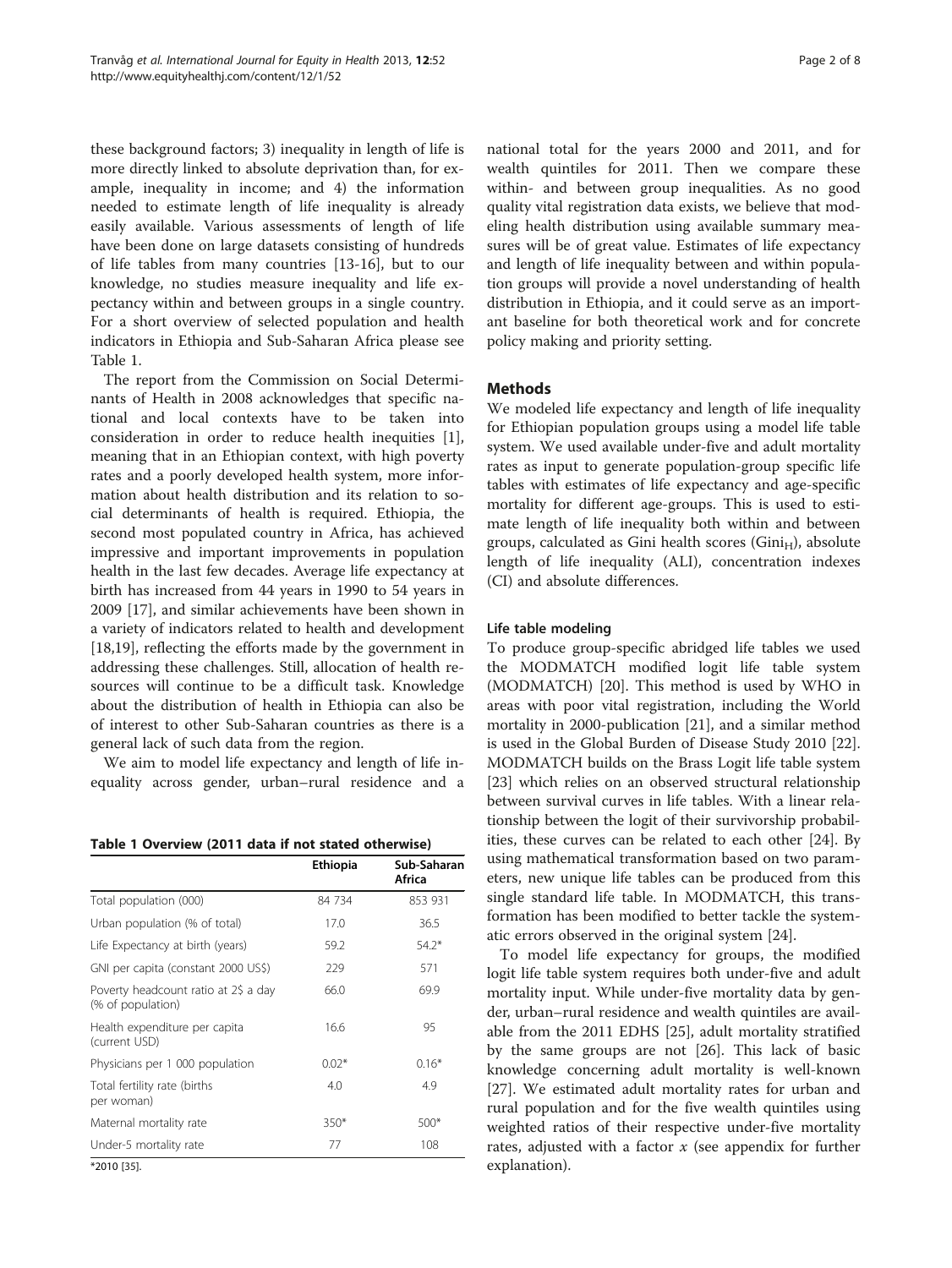#### Measuring inequality

We used the Gini index to measure inequality in length of life. Originally developed for measuring economic inequality [\[28\]](#page-7-0), it can also successfully be used to measure inequalities in health [\[11](#page-6-0)[,29\]](#page-7-0).

We calculate the Gini health index  $(Gini_H)$  using Wagstaff's formula

$$
Gini_{H} = 1 - \frac{v \sum_{i=1}^{T} f_{t} h_{t} (1 - R_{t})^{(v-1)}}{\mu}
$$

where  $f_t$  is the sample proportion in the tth group,  $h_t$  is the length of life for the tth group,  $R_t$  its fractional rank, and  $\mu$  is the average length of life for the total population which corresponds to average life expectancy at birth [[29\]](#page-7-0). The parameter  $\nu$  reflects the aversion to inequality and is set to  $v = 2$  as in the standard Gini [\[30](#page-7-0)]. The Gini $_H$  calculates the *distribution* of inequality based on the number of persons dying in each age-group ranked from early to late death, extracted from the life tables produced in MODMATCH. The coefficient range from 0 to 1, where 0 describes perfect equality and 1 describes perfect inequality. Applied to length of life inequality, a Gini $_H$  score of 0 implies that everyone dies at the same age, while a score of 1 corresponds to one person having a long life while all others die at birth.

Smits and Monden have calculated relative length of life inequality (RLI) based on the  $Gini<sub>H</sub>$  index [[12](#page-6-0)]. To simplify interpretation and estimate the within-group inequality in length of life we introduce a new measure, absolute length of life inequality, in addition to the  $Gini<sub>H</sub>$ coefficient. The ALI should be interpreted as the average deviation in life expectancy between two randomly picked individuals in a population and is calculated as

$$
ALI = LE \times Gini_H \times 2
$$

with LE being the life expectancy in the population and  $Gini<sub>H</sub>$  the Gini<sub>H</sub> coefficient describing the distribution of age-specific deaths. This should provide a more intuitive interpretation of the inequality, as a lower absolute length of life inequality signifies more equal longevity for the population. LE multiplied with  $Gini<sub>H</sub>$  gives one person's expected deviation from the mean, but by multiplying it with two it describes the difference between two person's estimated LE: an ALI of 20 years should be interpreted as if two individuals are selected at random, their estimated life expectancy would differ by 20 years. In this way, the ALI can easily be compared with measures of inequality that use differences between average groups, as the method of calculating differences in LE between population groups.

To calculate between-group inequalities, we used estimates of life expectancy to calculate concentration indices and absolute differences between the groups. The concentration index (CI) derives from the concentration curve, where individuals are ranked according to their relative socioeconomic position on the x-axis and with the y-axis presenting the cumulative proportion of health in these individuals. When this curve is plotted, its deviation from the diagonal Line of Equality (LoE) can be estimated, and the CI is defined as twice the area between the curve and the line of equality [[31\]](#page-7-0). The CI ranges from −1 to 1, where a positive CI represents a concentration of a wanted health variable (like life years) among the best off in society. The absolute difference between wealth quintiles was calculated as the difference in life expectancy between the highest and lowest wealth quintile.

## Data selection

We used under-five mortality data from the 2011 and 2000 Ethiopia Demographic and Health Survey (EDHS) [[25,32\]](#page-7-0). The EDHS is part of the larger MEASURE DHS project funded by USAID, in which countries conduct national household surveys to monitor and evaluate a range of indicators related to population, health and nutrition. In the 2011 EDHS, a total of 17 817 households (31% urban, 69% rural) were selected, with a household response rate of 98.1% and with 16 515 women and 14 110 men aged 15–49 interviewed [\[25](#page-7-0)]. For the 2000 EDHS, 14 642 households (26% urban, 74% rural) were selected, with a response rate of 99.3% and with 15 367 women and 2 607 men interviewed [[32\]](#page-7-0). Under-five mortality by wealth quintiles was not available in the EDHS 2000, and therefore only gender and residence groups were compared across time.

Wealth quintiles are used as proxies of socioeconomic position. They are measured in a standardized way in each DHS by an asset index. The index is constructed from household asset data and dwelling characteristics such as ownership of a television, a bicycle or car, source of drinking water, sanitation facilities and type of material used for flooring [\[33](#page-7-0)]. Based on the asset index, the population is divided into five quintiles. These wealth quintiles are commonly used as a method of estimating socioeconomic position, especially in low income countries where lack of data is customary.

Data used on adult mortality and life expectancy is from the Global Burden of Disease study 2010 (GBD 2010) [[26](#page-7-0)]. The GBD 2010 is a large international collaboration aiming to provide strong evidence-based assessment of health problems worldwide, led by the Institute of Health Metrics and Evaluation at the University of Washington, which in December 2012 published their findings in a special edition of The Lancet [\[34\]](#page-7-0). The urban–rural and male–female ratio are from the World Development Index [\[35](#page-7-0)].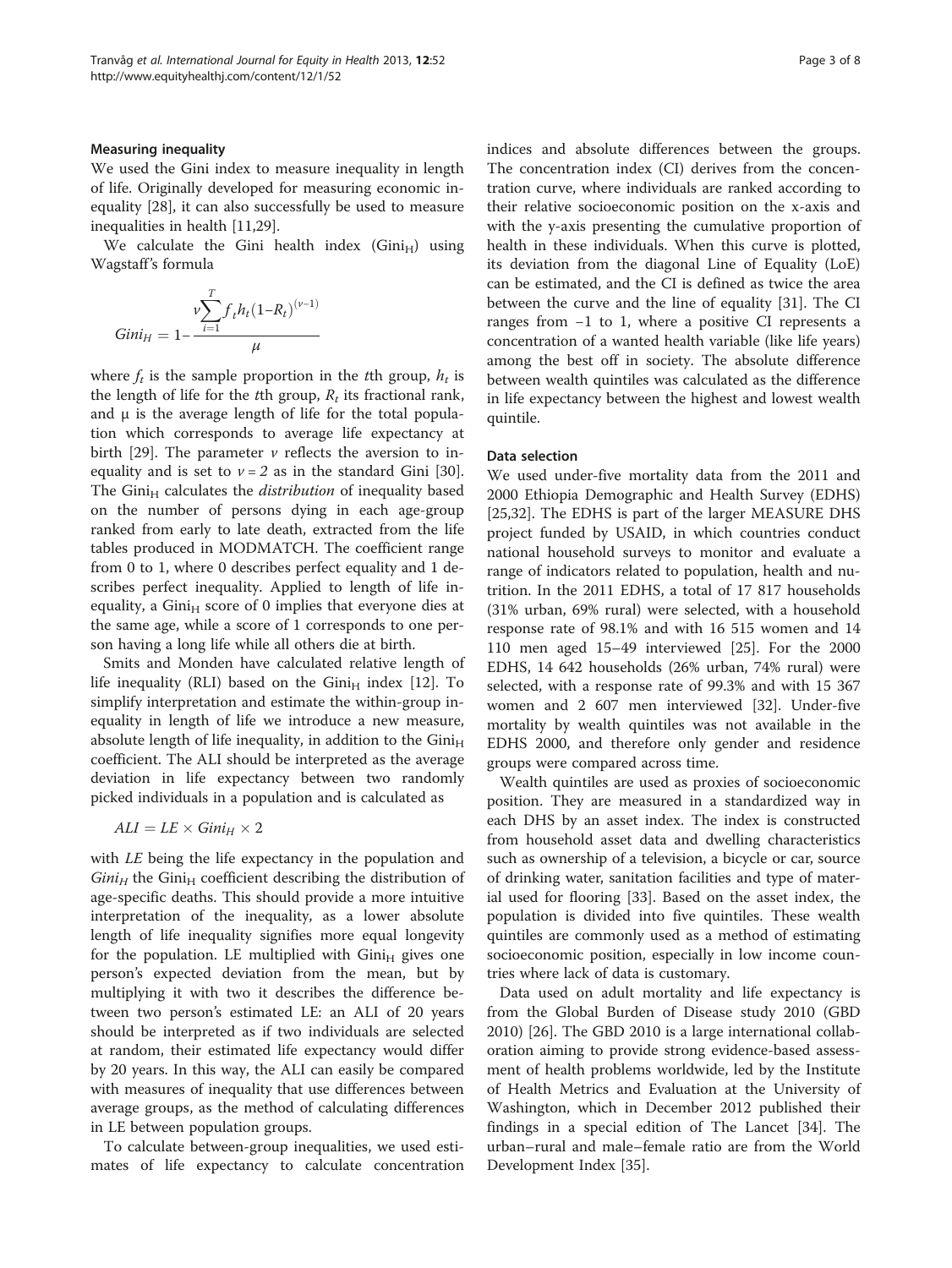## Results

Figure 1 show the distribution of deaths by five year agegroups for the highest and lowest wealth quintile in Ethiopia. This illustrates the inequality in length of life within the two groups. From this mortality distribution, we have calculated within-group length of life inequality which we present in Table [2](#page-4-0) together with betweengroup inequality for the wealth quintiles.

We see a clear socioeconomic gradient in Ethiopia, with a life expectancy ranging from 53.4 years in the lowest wealth quintile to 62.5 years in the highest quintile - an absolute difference of 9 years. There is also a correspondingly decrease in length of life inequality from the lowest to the highest quintile: a  $Gini<sub>H</sub>$  score of 0.29 in the lowest wealth quintile and 0.21 in the highest quintile.

The absolute difference in life expectancy between the highest and lowest quintile was 9 years, and the CI was estimated to 0.030. As we can see in Table [2](#page-4-0), the absolute length of life inequality within the various wealth quintiles varied from 25.9 years to 30.6 years. This is plotted in Figure [2](#page-4-0) as estimated life expectancy  $\pm$  ALI/2 and shows that length of life inequality is far greater within quintiles than between them. We also see that the 9 year difference was relatively small compared with the 27.6 year total absolute length of life inequality in Ethiopia.

In Table [3](#page-5-0), we present estimates of length of life inequality across gender, urban–rural residence, and for the total population in 2000 and 2011, measured as both within-group and between-group inequality.

Life expectancy has increased and within-group length of life inequality has decreased for all groups between 2000 and 2011, and there are greater length of life inequality among males and rural residents compared to females and urban residents. In 2011 males and females had a  $Gini_H$  score of 0.25 and 0.23 respectively, decreasing from 0.33 in 2000. In terms of absolute length of life inequality, males had 28.6 and females 28.0 years in 2011, compared to 32.6 and 33.4 years in 2000. The absolute difference in life expectancy between males and females was 3.2 years in 2011 and 1.7 years in 2000, corresponding to a CI of 0.014 and 0.005 respectively.

There is greater length of life inequality among rural than urban residents, with  $Gini_H$  scores of 0.25 and 0.20 in 2011, compared to 0.34 and 0.28 in 2000. Absolute length of life inequality has been reduced from 33.3 and 30.9 years for rural and urban residents in 2000, to 28.8 and 25.5 years in 2011. The absolute difference in life expectancy was 5.6 years in 2011 and 6.2 years in 2000, with CI of 0.013 and 0.008. The total length of life inequality in Ethiopia has also decreased; from a  $Gini_H$  score of 0.33 in 2000 to 0.23 in 2011. In the same period, life expectancy has increased from 49.7 years to 60.9 years.

## **Discussion**

Our findings show that length of life inequality has decreased and life expectancy increased in Ethiopia from 2000 to 2011 and that within-group inequality are substantially larger than between-group inequality. Inequality between wealth quintiles only account for about one third of total health inequality. We find larger length of life inequality between males, rural residents, and the less wealthy, compared to women, urban residents and the wealthier. Estimates of life expectancy follow the same pattern. By estimating length of life inequality and life expectancy for females and males, urban and rural residents, and for wealth quintiles, we offer a new and more comprehensive picture of population level health

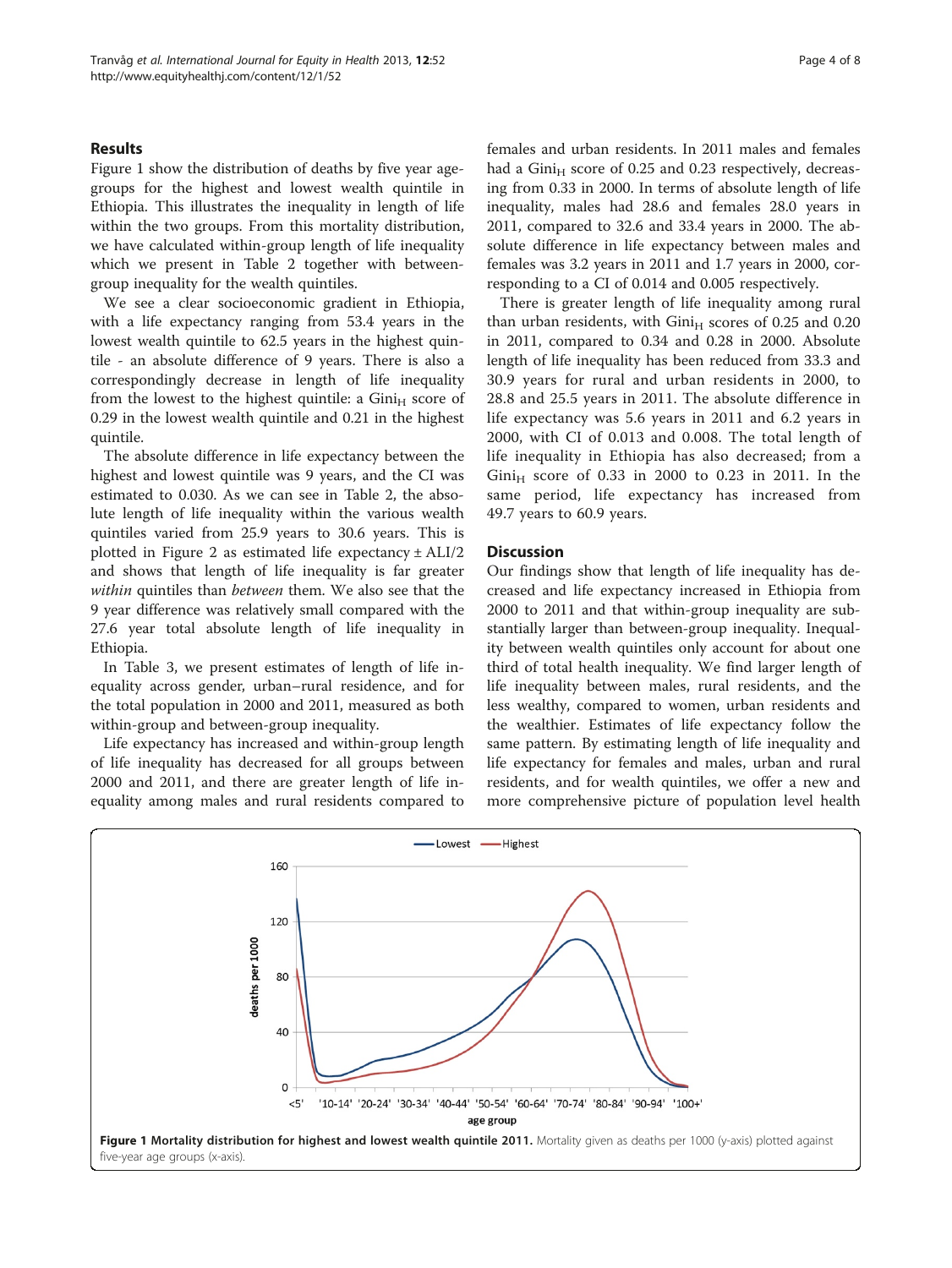<span id="page-4-0"></span>Table 2 Length of life inequality estimates within and between wealth quintiles in Ethiopia, 2011

|                 | LE<br>(years) | Within-group<br><i>inequality</i> |                | Between-group<br>inequality |                     |
|-----------------|---------------|-----------------------------------|----------------|-----------------------------|---------------------|
|                 |               | Gini <sub>H</sub>                 | ALI<br>(years) | CI                          | Abs.diff<br>(years) |
| Wealth quintile |               |                                   |                |                             |                     |
| I owest         | 53.4          | 0.29                              | 30.6           |                             |                     |
| Second          | 56.2          | 0.26                              | 29.4           | 0.030                       | $9.0*$              |
| Middle          | 60.6          | 0.22                              | 270            |                             |                     |
| Fourth          | 59.9          | 0.23                              | 275            |                             |                     |
| Highest         | 62.5          | 0.21                              | 25.9           |                             |                     |

\* calculated between highest and lowest wealth quintile.

in Ethiopia. This is important, as it can provide a baseline for priority setting and resource allocation in Ethiopia.

There are some limitations to our findings. Length of life inequality does not fully capture the overall health inequality in a population, and we do not claim that it should be the only indicator used to describe health. We do think it provides important and supplementary information to other well-known measures, like life expectancy, DALYs, and mortality rates, as it describes the distribution of health. A weakness in the MODMATCH life table system is that it can underestimate mortality at younger ages and overestimate mortality at older ages in countries with high prevalence of HIV/AIDS [[22\]](#page-7-0). However, HIV prevalence in Ethiopia at 1.5 is relatively low compared to other Sub-Saharan countries [[35\]](#page-7-0), making this less a problem for our findings. The lack of adult mortality data makes it necessary to use estimates. We believe our estimates based on weighted under-five mortality rates are reasonable as many of the associative factors are the same, and our results are comparable to analysis done in other countries [[36,37](#page-7-0)].

The wealth index is only a proxy of socioeconomic position, and although it is commonly used, it does not capture the full impact of other socioeconomic determinants like income and education. Measuring only the differences between the highest and lowest group obviously neglects the middle groups. Still, absolute differences in health between groups are among the most commonly used measures of health inequality between socioeconomic groups and we therefore think its use is justified. By comparing it to ALI, an individual measure of inequality, we want to illustrate the need for individual health measures as a supplement to the average measures between population groups.

Traditionally, between-group inequalities have received more attention from researchers, in addition to claims that differences between pre-defined socioeconomic groups are what we should be morally concerned with [[38](#page-7-0)]. In Figure 2 we illustrate that within-group inequalities are considerably larger than the between-group inequality. The within-group inequalities are about three times larger than the absolute difference between the highest and lowest wealth quintile, questioning to what extent between-group comparisons actually capture what we expect it to do.

From our findings we can also see that wealth only gives a limited contribution to total health inequality. This is indicated by comparing the total inequality in 2011 of 27.6 years with the absolute difference between the wealth quintiles: if we randomly select two individuals, one from the highest and one from the lowest wealth quintile, their average difference in life expectancy would equal the absolute difference in life expectancy between the highest and lowest quintile of 9 years.

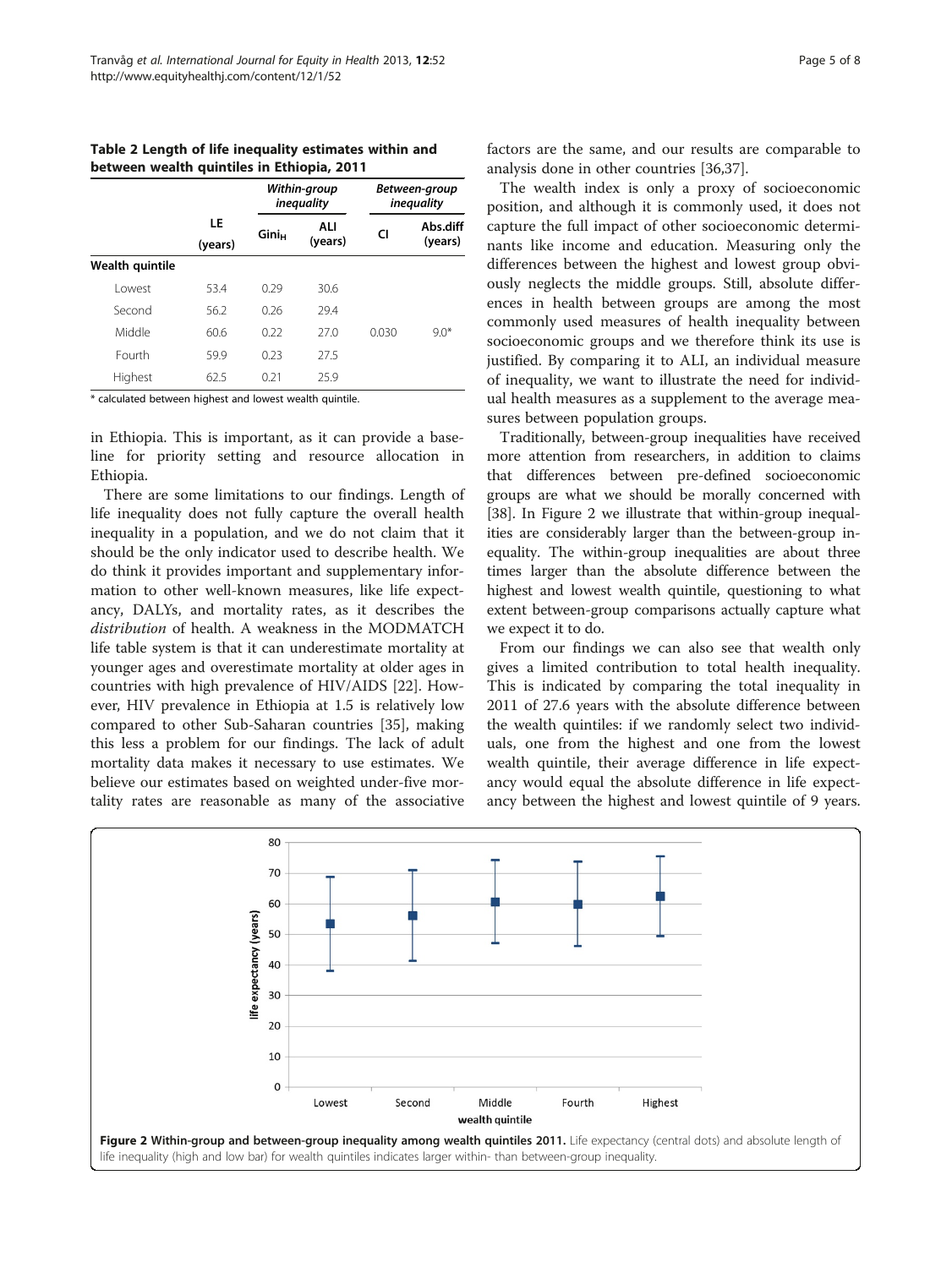<span id="page-5-0"></span>Table 3 Length of life inequality and life expectancy estimates for population groups in Ethiopia, 2000 and 2011

|                 |        | LE<br>(years) |                          | Within-group<br>inequality |       | Between-group<br><i>inequality</i> |
|-----------------|--------|---------------|--------------------------|----------------------------|-------|------------------------------------|
|                 |        |               | <b>Gini</b> <sub>H</sub> | ALI<br>(years)             | CI    | Abs.diff<br>(years)                |
| Gender          |        |               |                          |                            |       |                                    |
| 2000            | Male   | 48.9          | 0.33                     | 32.6                       | 0.005 | 1.7                                |
|                 | Female | 50.6          | 0.33                     | 33.4                       |       |                                    |
| 2011            | Male   | 56.7          | 0.25                     | 28.6                       | 0.014 | 3.2                                |
|                 | Female | 59.9          | 0.23                     | 28.0                       |       |                                    |
| Residence       |        |               |                          |                            |       |                                    |
| 2000            | Urban  | 55.1          | 0.28                     | 30.9                       | 0.008 | 6.2                                |
|                 | Rural  | 48.9          | 0.34                     | 33.3                       |       |                                    |
| 2011            | Urban  | 63.1          | 0.20                     | 25.5                       | 0.013 | 5.6                                |
|                 | Rural  | 57.5          | 0.25                     | 28.8                       |       |                                    |
| <b>National</b> |        |               |                          |                            |       |                                    |
| 2000            | Total  | 49.7          | 0.33                     | 33.1                       |       |                                    |
| 2011            | Total  | 60.9          | 0.23                     | 27.6                       |       |                                    |

If we then randomly select two individuals from the whole population, their expected difference in life expectancy would be 27.6 years. A full decomposition of factors associated with inequality in age at death could reveal how much of total inequality can be explained, and this calls for further analysis.

These findings demonstrate how wealth alone provides an insufficient explanation of health inequalities in Ethiopia. Wagstaff and van Doorslaer have estimated socioeconomic inequality to be about 25% of total inequality [[39\]](#page-7-0), and this concur with our findings. Tuljapurkar [[40\]](#page-7-0) and Edwards and Tuljapurkar [\[14](#page-6-0)] have similar findings, with education and household incomes having a greater impact on averages and less effect on inequality itself. Tuljapurkar claims that his results shows that '… reducing some kinds of socioeconomic inequality will have little or no effect on inequality in age at death' [\[40](#page-7-0)].

Both the general wealth level and the method of assessing wealth in Ethiopia can partly explain our findings. According to the World Bank, in 2005 77.6% of the population lived on less than 2 USD per day [\[41](#page-7-0)]. This implies that almost everyone in the four lowest wealth quintiles is extremely poor. Therefore, with such a low general level, one may not expect to observe great differences in health outcomes between these groups. There are also concerns that the DHS wealth index in general have an urban bias and that it fails to separate the extremely poor from the poor [\[42](#page-7-0)]. Both these concerns may therefore apply to Ethiopia, with its vast share of poverty and highly rural population.

As in most low income countries, Ethiopia has a rural–urban migration pattern, with an increase of the urban population ratio from 14.7% to 17.0% from 2000 to 2011. This corresponds to an absolute growth in urban population ratio of 2.3%. For the Sub-Saharan region as a whole, the absolute growth in urban population ratio was 4.5%, as the urban population ratio increased from 32.0% to 36.5% [[35](#page-7-0)]. This means that Ethiopia has a significant lower share of urban populated people than its regional average and that the urbanization rate is quite slow, at least compared to its region. We believe this makes our comparison of the inequality between urban and rural groups across time valid. Further, the Gini index is population insensitive [[43](#page-7-0)], which mean that calculations of within-group inequality also can be compared across time even if the size of the groups changes.

The positive development from 2000 to 2011, with a decrease in length of life inequality and an increase in life expectancy, can be seen as a part of the positive general development in Ethiopia. Efforts like the Health Sector Development Program [\[18\]](#page-7-0) and the introduction of the health extension workers have led to important health improvements. A continuous focus will be required, including work to increase health spending. The Ethiopian government spent 19 USD per capita on health in 2008 [\[17](#page-7-0)], which according to a WHO task force is 41 USD short of the 60 USD recommended to spend in order to achieve the health Millennium Development Goals [\[44](#page-7-0)].

Our findings suggest that other factors than wealth contributes to length of life inequality in Ethiopia. We do not claim that an unequal distribution of wealth is acceptable, but we ask if health inequalities in Ethiopia can be reduced by also addressing other factors. With coverage rates for many important interventions still being low [\[25\]](#page-7-0) it is reasonable to believe that inequality in access to health services also contribute to inequality. Other health determinants, like infrastructure, quality of care, and coverage of health workers also contribute in various amounts, and may well be quantitatively more important than socioeconomic factors. We also claim that today's measures of health inequality do not capture the individual distribution of health and propose absolute length of life inequality as a measure to describe individual inequality. If distribution of health is to be included as an important part of a summary measure population health, as we believe is should, more work is needed both to identify and quantify contributing factors.

## Conclusion

Our findings support the observed positive trend in Ethiopian population health: life expectancy has increased and the distribution of health is more equal,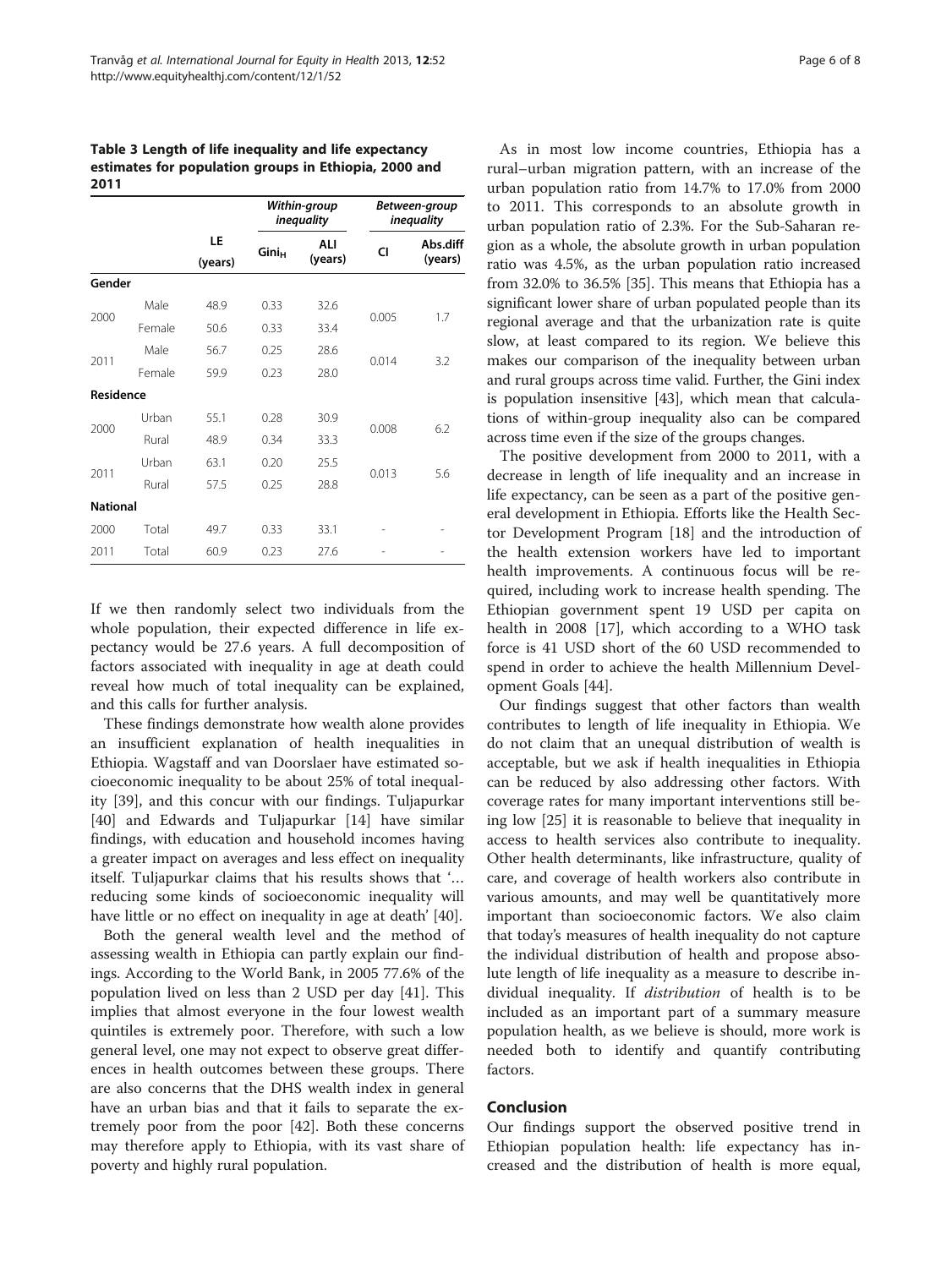<span id="page-6-0"></span>with length of life inequality reduced for all population groups. Still there is a large potential for further improvement. In the Ethiopian context, with a poor and rural population, inequality in length of life within wealth quintiles is considerably larger than between them, implying that factors other than wealth make a substantial contribution to total health inequality. If this unequal distribution of health is of concern, measures must be taken to reduce inequality, including further work to identify and quantify contributing factors.

## Appendix

A thorough description of the MODMATCH modified logit life table system is available in Murray et al's 2003 paper [[24\]](#page-7-0). We have estimated adult mortality rates for urban–rural residents and for five wealth quintiles using weighted under-five mortality ratios, adjusted with a factor x. As an example was the female adult mortality rate for rural residents calculated as

$$
F45q15_{RUR} = F45q15_{TOT} \times U5_{RUR} \times p_{RUR} \times X
$$

where  $F45q15_{TOT}$  is the gender-specific adult mortality rate,  $U5<sub>RIR</sub>$  the ratio of rural to urban under-five mortality rate,  $p_{RUR}$  the rural population share in Ethiopia and x,identified by validating our estimated mortality rates with the rates given by the GBD 2010. This was done as we wanted to use the tendency and not the exact mortality pattern as for the under-five rates. This adjustment can be written as

$$
x = \frac{1}{\sum_{i=1}^{n} (U5_i \times p_i)}
$$

with  $U_1$  the ratio of group i's under-five mortality rate, and  $p_i$  the population share for group i for *n* different groups from  $n_1$  to  $n_i$ . Summarizing the estimate for female adult mortality in rural areas in 2010 give

$$
F45q15_{RUR} = 0.2739 \times 1.373 \times 0.832 \times 0.763
$$
  
= 0.287

A unique x was calculated for wealth quintiles in 2010 and urban–rural residence in 2010 and 2000, and group specific adult mortality rates was estimated. There was no need to adjust input when modeling life tables based on gender, as specific under-five and adult mortality data was available. Under-five mortality by wealth quintiles were not available in the EDHS 2000, and therefore are only gender and residence groups compared over time. For urban–rural and wealth groups, male and female age-specific mortality rates was summarized using gender ratios from the World Bank Database [\[41](#page-7-0)].

#### **Abbreviations**

 $_{0}$ g<sub>5</sub>: Under-five mortality rate probability of dying between 0 and 5 years; 45q<sub>15</sub>: Adult mortality rate probability of dying between 15 and 60 years; ALI: Absolute length of life inequality; CI: Concentration index; DALY: Disability-adjusted life year; DHS: Demographic and health survey; EDHS: Ethiopia demographic and health survey; GBD: 2010 global burden of disease study 2010; LE: Life expectancy; RLI: Relative length of life inequality; WHO: World health organization; USD: United States dollar.

#### Competing interests

The authors declare that they have no competing interest.

#### Authors' contributions

EJT and OFN designed the study, preformed the analysis, interpreted the result and wrote the paper. MA assisted in data analysis, interpretation of the data and writing of the paper. All authors read and approved the final manuscript.

#### Acknowledgements

We thank the members of the research group Global Health: Ethics, Economics and Culture at the University of Bergen for valuable feedback and general support. A special thanks to Yukiko Asada and Trygve Ottersen for helpful comments on an earlier draft, and to the participants at the University of Oslo PhD course 'The Political Determinants of Health' for inspirational feedback.

#### Author details

<sup>1</sup>Department of Global Public Health and Primary Care, University of Bergen, N-5020, Bergen, Norway. <sup>2</sup>Chr. Michelsen Institute, N-5892, Bergen, Norway.

Received: 23 April 2013 Accepted: 27 June 2013 Published: 11 July 2013

#### References

- 1. Commission on Social Determinants of Health: CSDH final report: Closing the gap in a generation - health equity through action on the social determinants of health. Geneva: World Health Organization; 2008.
- 2. Braveman PA: Monitoring equity in health and healthcare: a conceptual framework. J Health Popul Nutr 2003, 21(3):181–192.
- 3. Starfield B: The hidden inequity in health care. International journal for equity in health 2011, 10:15.
- 4. Murray CJ, Gakidou FF, Frenk J: Health inequalities and social group differences: what should we measure? Bull World Health Organ 1999, 77(7):537–543.
- 5. Braveman P, Krieger N, Lynch J: Health inequalities and social inequalities in health. Bull World Health Organ 2000, 78(2):232–234. discussion 234–235.
- 6. Wolfson M, Rowe G: On measuring inequalities in health. Bull World Health Organ 2001, 79(6):553–560.
- 7. Asada Y: Is health inequality across individuals of moral concern? Health Care Anal 2006, 14(1):25–36.
- 8. Starfield B: Pathways of influence on equity in health. Soc Sci Med 2007, 64(7):1355–1362.
- 9. Gakidou E, King G: Measuring total health inequality: adding individual variation to group-level differences. International journal for equity in health 2002, 1(1):3.
- 10. Asada Y: A framework for measuring health inequity. J Epidemiol Community Health 2005, 59(8):700–705.
- 11. Le Grand J: Inequalities in health: some international comparisons. Eur Econ Rev 1987, 31:182–191.
- 12. Smits J, Monden C: Length of life inequality around the globe. Soc Sci Med 2009, 68(6):1114–1123.
- 13. Shkolnikov VM, Andreev EE, Begun AZ: Gini coefficient as a life table function: computation from discrete data, decomposition of differences and empirical examples. Demogr Res 2003, 8(11):305–358.
- 14. Edwards RD, Tuljapurkar S: Inequality in life spans and a new perspective on mortality convergence across industrialized countries. Popul Dev Rev 2005, 31(4):645–674.
- 15. Edwards RD: Changes in World Inequality in Length of Life: 1970–2000. Popul Dev Rev 2011, 37(3):499–528.
- 16. Vaupel JW, Zhang Z, Van Raalte AA: Life expectancy and disparity: an international comparison of life table data. BMJ Open 2011, 1(1):e000128.